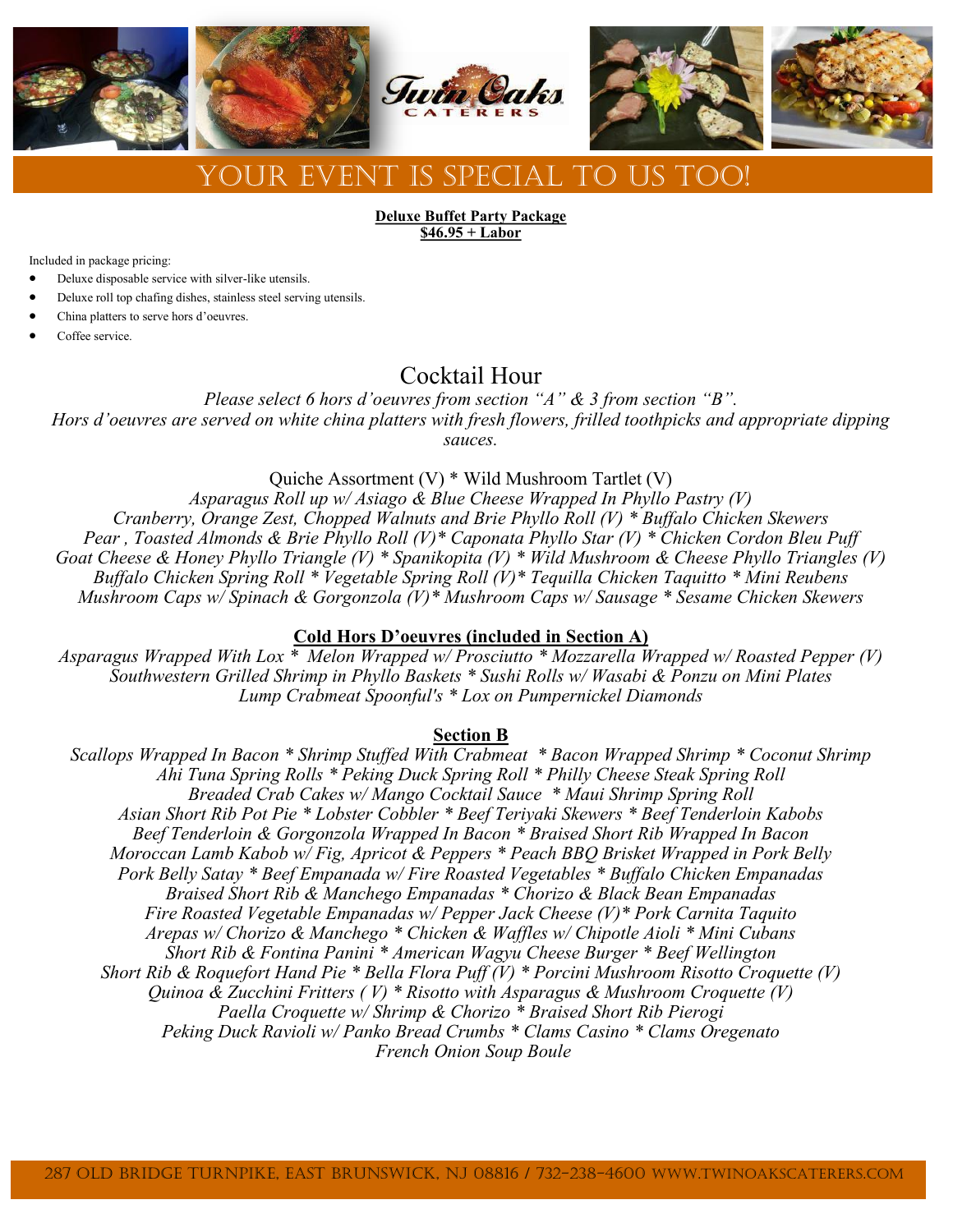

# Dinner Buffet

# **Choice of One Freshly Prepared Salad**

House Salad With Assorted Dressings Fresh Tossed Classic Caesar Salad Fall Harvest Salad w/ Mixed Field Greens, Apples, Pears, Craisins & Candied Pecans, Raspberry Vinaigrette Sliced Fresh Baked Semolina Italian Bread w/ Butter

# **Choice of 2 entrée's / 1 pasta / 1 side / 1 vegetable / 1 potato / rice Poultry Entrées**

*Chicken Breast Francaise*: Lightly battered and served in lemon butter sauce.

*Chicken Breast Picatta:* Lightly battered and served in a lemon butter sauce with capers & roasted garlic. *Chicken Breast Marsala:* Lightly battered and served in a rich brown marsala wine mushroom sauce. *Chicken Breast Saltimbocca:* Lightly battered and served in a rich madeira wine mushroom sauce with diced tomatoes, artichoke hearts, prosciutto & sun-dried tomatoes, topped with mozzarella. *Chicken Breast Parmigiana:* Breaded chicken cutlets,

pan-fried and topped with marinara sauce & mozzarella. *Chicken Breast Sorrentino:* Panko breaded chicken cutlets topped with grilled eggplant, prosciutto, marinara sauce & fresh mozzarella.

*Chicken Breast Florentine:* Lightly battered and served on a bed of sautéed baby spinach with roasted peppers & garlic, served in a roasted garlic lemon sauce. *Roasted Sliced Turkey Breast:* Fresh roasted turkey breast sliced and served in natural pan gravy.

- *Roulade of Chicken Breast Cordon Bleu:* Stuffed with prosciutto & imported Jarlseberg cheese, lightly battered, sliced and served in a rich marsala wine mushroom sauce.
- *Roulade of Chicken Breast Portabella:* Stuffed with wild rice & grilled portabella mushrooms, sliced and served in a rich portabella & roasted pepper veloute sauce.
- *Fall Harvest French Cut Chicken Breast:* Semi boneless chicken breast stuffed with our sweet and savory apple & apricot compote, sliced and served in brandy raisin sauce.
- *Honey Chipotle Grilled Chicken :* Fresh skinless chicken (thighs or breasts, your choice) grilled in our house made sweet & spicy honey chipotle BBQ sauce, served on a bed of grilled golden pineapple w/ fresh mango salsa on the side.
- *Southwestern Grilled Chicken:* Fresh skinless chicken (thighs or breasts, your choice), marinated with olive oil, fresh lime juice, roasted garlic & cilantro, grilled and served over our house made roasted corn & black bean salsa.
- *Teriyaki Grilled Chicken:* Fresh skinless chicken (thighs or breasts, your choice), marinated in our sweet & tangy teriyaki sauce, grilled and served on a bed of grilled golden pineapple with fresh mango salsa on the side.
- *Grilled Jerk Chicken Thighs:* Boneless & skinless chicken thighs, seasoned with fresh lemon and coated in jerk seasoning, grilled and served with grilled pineapple, peppers & onions.
- *French Cut Chicken Breast Florentine:* Semi boneless chicken breast stuffed with sautéed baby spinach, roasted garlic, roasted sweet peppers, sliced and served in lemon garlic sauce.
- *French Cut Chicken Breast Sicilian:* Semi boneless chicken breast stuffed with broccoli rabe, sausage & fresh mozzarella, sliced and served in roasted pepper & garlic sauce.

**\* Add \$1.00 / \*\* Add \$2.00 / \*\*\* Add \$3.00 if this item is chosen.**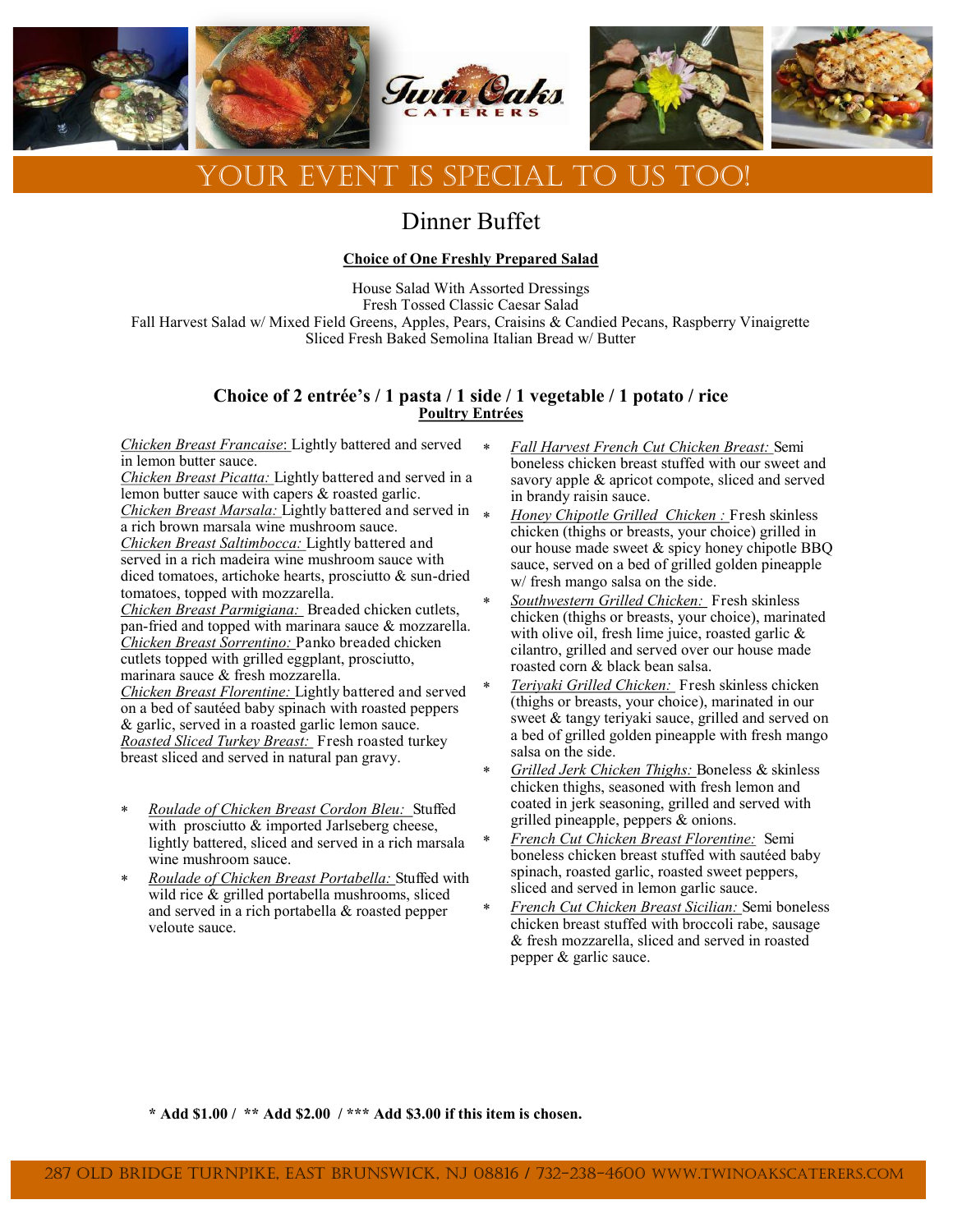

### **Entrée's**

# **Beef Entrées**

*Asian Sliced Beef & Broccoli:* Tender sliced flank steak stir fried with fresh broccoli in our house made teriyaki sauce, served with white rice on the side.

*Crispy Orange Beef:* Tender sliced flank steak, coated in corn starch and fried crisp, tossed with steamed broccoli in our sweet & spicy orange sauce, served with white rice on the side.

*Slow Roasted Sliced Top Round of Beef:* Our lean & tender Italian style roast beef is thinly sliced and served in a rich mushroom sauce.

*Braised Tips of Beef:* Tender beef tips slow cooked until tender and served in a rich sherry mushroom sauce, served with buttered egg noodles on the side. *Braised Beef Stroganoff:* Tender beef tips slow cooked until tender and served in a rich mushroom sauce with a touch of tomato and a good helping of sour cream, served with buttered egg noodles on the side.

*Add a carving station (see page 5)*

# **Pork Entrées**

*Boardwalk Style Sausage Hoagies:* Fresh butcher shop Italian sausage grilled with peppers & onions and served with marinara sauce & hoagie rolls on the side. *Barbecued Saint Louis Spare Ribs:* Your choice of smoky barbecue sauce or our house made dry rub, they're both delicious.

*Roasted Rosemary & Roasted Garlic Crusted Pork Loin:* Roasted to perfection, sliced and served in natural gravy.

- *Slow Roasted Pulled BBQ Pork:* Lightly smoked and slow roasted, until pull apart tender, served in our vinegar based BBQ sauce with jalapeno mac & cheese on the side.
- *Roasted Sliced Stuffed Pork Loin Sicilian:* stuffed with broccoli rabe, sausage & fresh mozzarella, sliced and served in roasted pepper & garlic sauce.
- *Roasted Stuffed Fall Harvest Pork Loin:* stuffed with our sweet and savory apple & apricot compote, sliced and served in brandy raisin sauce.

# **Seafood Entrées**

*Filet of Sole Florentine:* Fresh filet of sole stuffed with sautéed baby spinach, sliced almonds & roasted garlic, topped with lemon chive buerre blanc. *Filet of Sole Francaise:* Fresh filet of sole lightly battered and served in lemon butter sauce. *Filet of Sole Picatta:* Fresh filet of sole lightly battered and served in a lemon butter sauce with capers & roasted garlic.

*\*\* Filet of Sole Stuffed With Crabmeat*: Fresh filet of sole wrapped around our house made crabmeat stuffing and topped with lemon chive buerre blanc.

*\*\* Dill Crusted Salmon:* Fresh Atlantic salmon filet dusted with fresh dill and bread crumbs, grilled and served with chilled creamy dill sauce on the side.

*\*\* Grilled Salmon Florentine:* Fresh Atlantic salmon filet, grilled to perfection and served on a bed of sautéed baby spinach, roasted red peppers & roasted garlic, topped with lemon chive buerre blanc.

*Grilled Southwestern Style Salmon*: Fresh Atlantic salmon filet, marinated with olive oil, fresh lime juice, roasted garlic & cilantro, grilled and served over our house made roasted corn & black bean salsa.

*\*\* Grilled Teriyaki Salmon:* Fresh Atlantic salmon filet, marinated in our sweet & tangy teriyaki sauce, grilled and served on a bed of grilled golden pineapple with fresh mango salsa on the side.

*\*\* Pan Seared "French" Style Salmon:* Fresh Atlantic salmon filet , pan seared and served with tarragon butter.

\*\*\* *Large Shrimp Scampi w/ Linguini:* Large 26/30 size shrimp tossed with garlic & diced tomatoes in a white wine sauce, served over linguini aglio e olio.

\*\*\* *Jumbo Sea Scallops Scampi w/ Linguini:* Jumbo day boat scallops tossed with garlic  $&$  diced tomatoes in a white wine sauce, served over linguini aglio e olio. \*\*\* *Shrimp Parmigiana w/ Linguini:* Large butterflied

shrimp served over linguini aglio e olio w/ marinara and fresh mozzarella.

\*\*\* *Southern Style Shrimp Creole & Grits:* Large 26/30 size shrimp in a slightly spicy creole tomato sauce served with cheesy grits on the side.

\*\*\* *Baked Lobster & Shrimp Mac & Cheese*: This creamy delight is prepared with three "white" cheeses laced with sherry with lobster meat & shrimp, topped with panko bread crumbs and baked to perfection.

\* Add  $$1.00 / **$  Add  $$2.00 / ***$  Add  $$3.00$  if this item is chosen.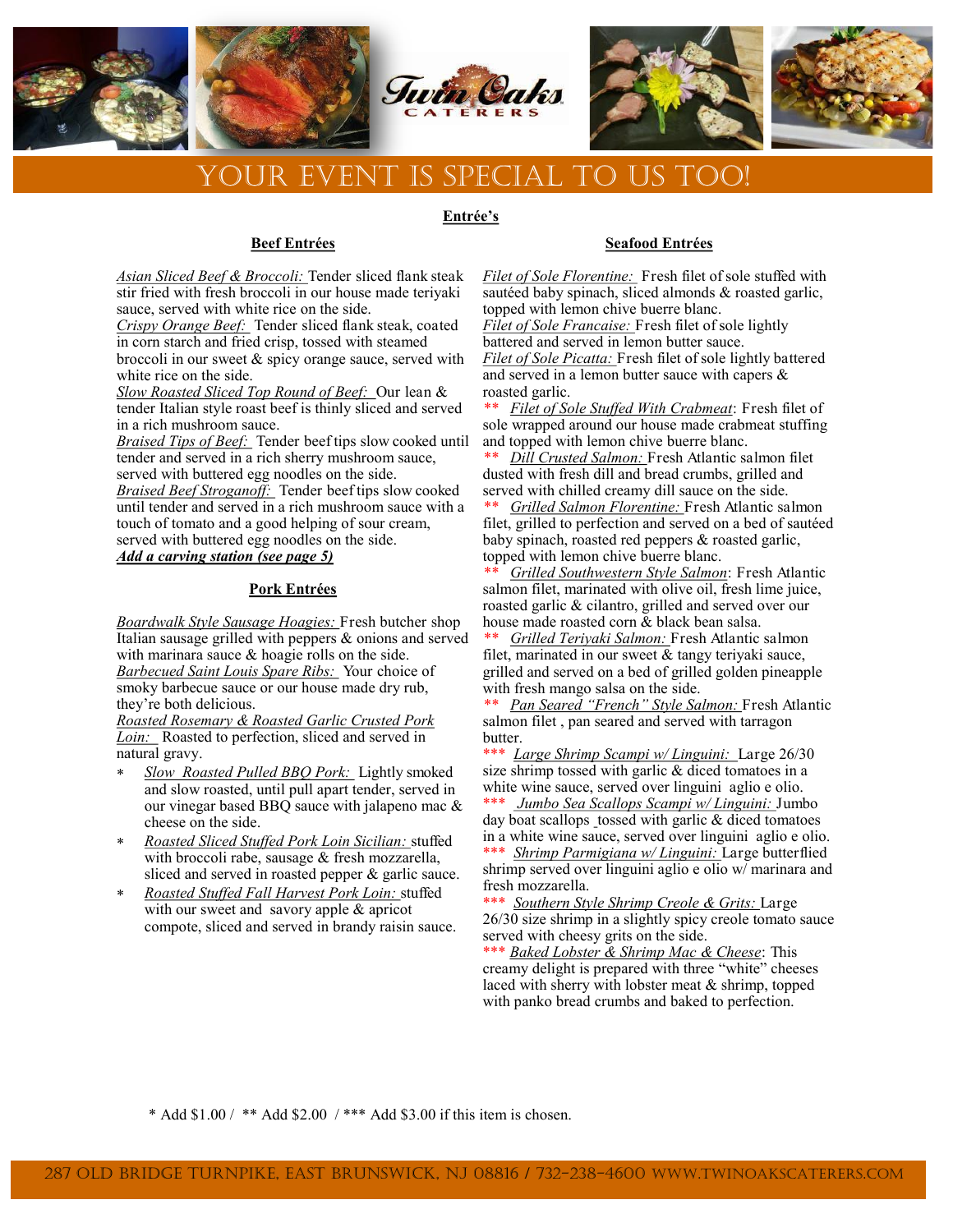

#### **Side Dishes & Pasta's**

### **Side Dishes**

*Italian Meatballs:* Hand rolled and simmered in our house made marinara sauce.

*Italian Meatballs Parmigiana:* Hand rolled and simmered in our house made marinara sauce, melted mozzarella on top.

*Swedish Meatballs:* Mini meatballs served in our house made brown sauce laced with sour cream, served with buttered egg noodles on the side.

*Kielbasa & Kraut:* Polish butcher shop kielbasa is simmered with sauerkraut laced with diced apples, onions and caraway seeds.

*Grilled Kielbasa & Kraut:* Polish butcher shop kielbasa is grilled and served with sauerkraut laced with diced apples, onions and caraway seeds.

*Sweet Italian Sausage w/ Peppers & Onions:* Butcher shop sweet Italian sausage simmered with sweet bell peppers & onions in our house made marinara.

*Roasted Sweet Italian Sausage Al Forno:* Butcher shop sweet Italian sausage roasted with sweet bell peppers, onions & red bliss potato wedges.

*Eggplant Parmigiana:* Fresh eggplant cutlets, breaded and layered with ricotta, mozzarella & parmigiana with marinara sauce, baked to perfection.

*Eggplant Rollantini:* Fresh eggplant cutlets wrapped around ricotta cheese, topped with marinara sauce & mozzarella cheese, baked to perfection.

#### **Ravioli's**

*Sun -dried Tomato & Mascarpone Cheese:* Red & white striped square ravioli served in roasted pepper cream sauce, this is one of our most popular pasta dishes.

*Wild Mushroom:* This is a round ravioli made with semolina pasta, stuffed with a mixture of chopped wild mushrooms & ricotta, served in our chunky tomato & basil sauce, laced with diced portabella mushrooms. *Spinach & Roasted Garlic:* Green & white striped half moon shaped ravioli stuffed with sautéed spinach & ricotta, served in our pesto cream sauce.

*\*\* Lobster w/ Seafood Pesto Cream:* Stuffed with chunks of lobster & ricotta cheese, served in a pesto cream sauce with chunks of shrimp & sea scallops.

# **Pasta Dishes**

*Penne Ala Vodka:* Imported penne pasta tossed in our house made pink cream sauce laced with vodka. *Penne Ala Vodka w/ Peas & Prosciutto:* Imported penne pasta with sautéed peas & diced prosciutto, tossed in our house made pink cream sauce laced with vodka. *Baked Ziti:* Imported Penne Pasta with marinara sauce, ricotta, parmigiana & mozzarella cheese, baked to perfection.

*Baked Ziti Bolognese:* Imported penne pasta with our house made meat sauce, ricotta, parmigiana & mozzarella cheese, baked to perfection.

*Penne Catania:* Imported penne pasta tossed with crumbled sausage, diced grilled eggplant, Kalamata olives & roasted peppers in a white wine garlic sauce. *Cavatelli w/ Broccoli & Garlic:* Cavatelli pasta with steamed broccoli tossed in roasted garlic broth with fresh herbs.

*Cavatelli w/ Broccoli & Sun-Dried Tomatoes:* Cavatelli pasta with steamed broccoli, sun-dried tomatoes, olives, roasted peppers tossed with pesto & olive oil.

*Cavatelli w/ Broccoli Rabe & Sausage:* Cavatelli pasta tossed with steamed broccoli rabe, cannelloni beans, crumbled sausage with roasted garlic broth & fresh herbs.

*Baked Stuffed Shells:* Jumbo shells stuffed with ricotta cheese, smothered in marinara sauce and topped with mozzarella.

*Baked Meat Lasagna:* A classic version with layers of pasta, sliced meatballs & sausage, ricotta, mozzarella & parmigiana cheeses, baked to perfection.

*Baked Vegetable Lasagna:* Alternating layers of pasta and fresh sautéed vegetables with marinara sauce, ricotta, mozzarella & parmigiana cheeses, baked to perfection.

*Baked Roasted Vegetable Lasagna:* Alternating layers of pasta and fresh roasted vegetables with marinara sauce, ricotta, mozzarella & parmigiana cheeses, baked to perfection.

\*\*\* *Cavatelli w/ Broccoli Rabe Shrimp & Sausage:*  Cavatelli pasta tossed with steamed broccoli rabe, cannelloni beans, crumbled sausage & shrimp with roasted garlic broth & fresh herbs.

\* Add  $$1.00 / **$  Add  $$2.00 / ***$  Add  $$3.00$  if this item is chosen.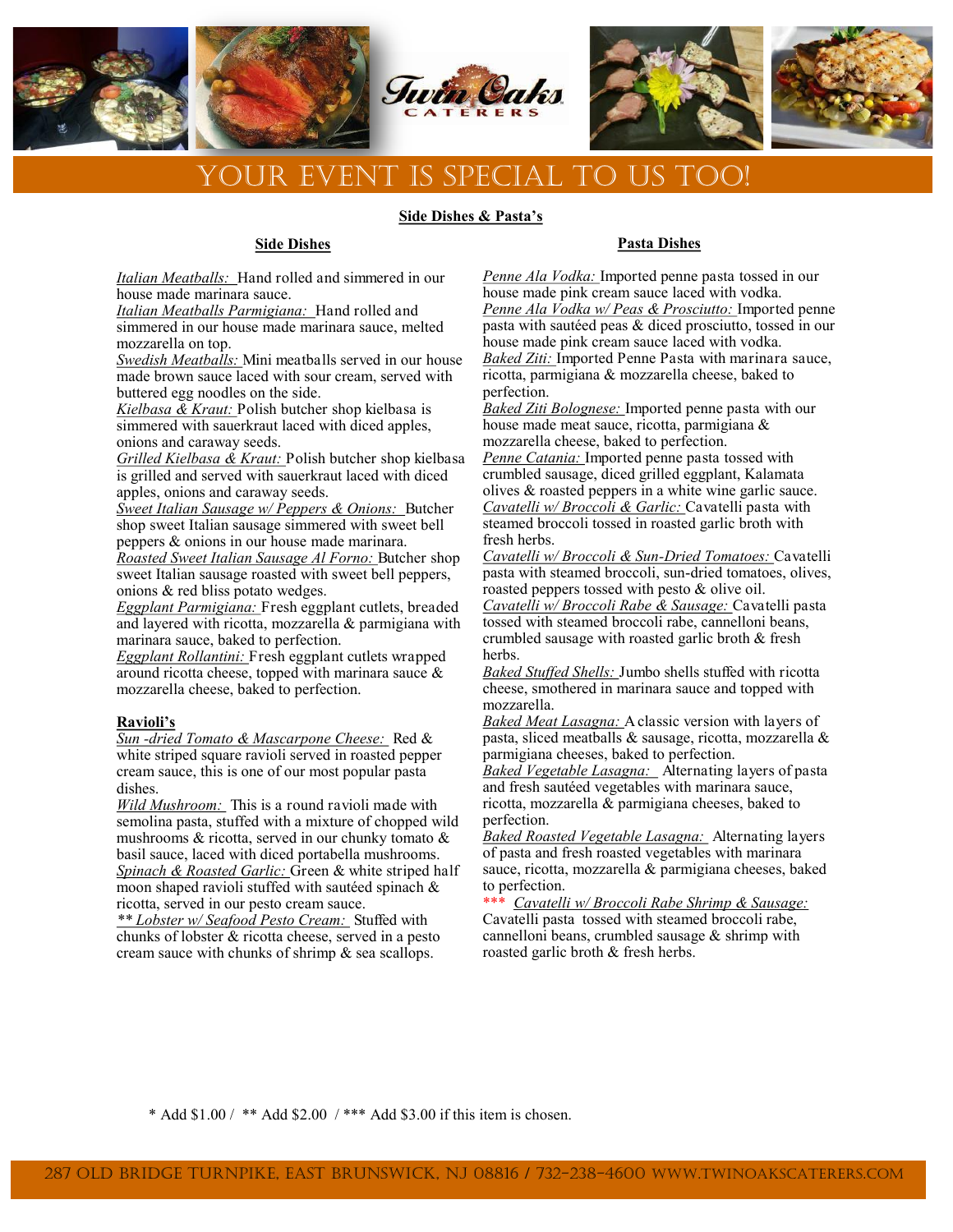

### **Vegetables**

*Broccoli Cheddar Casserole:* Fresh steamed broccoli mixed in a mushroom cream sauce and topped with cheddar crumble, baked until bubbly and delicious *Fresh Steamed Garden Vegetables w/ Butter, Salt & Pepper:* Seasonal mix of fresh vegetables prepared very simply.

*Sautéed Pea Medley:* This is a delicious blend of peas, artichoke hearts, asparagus tips & mushrooms sautéed with roasted garlic & olive oil.

*String Beans Almondine:* Another classic dish with steamed string beans sautéed with toasted almonds with light butter, salt & pepper.

*String Beans with Julienned Carrot:* Steamed string beans with match stick cut carrots are sautéed in light butter and simply seasoned with salt & pepper for a very colorful fresh dish.

*Honey Glazed Baby Carrots w/ Candied Pecans:* Fresh steamed baby carrots are braised with honey and tossed with fresh parsley and candied pecans.

- *Grilled Balsamic Vegetable Stacks:* Grilled eggplant, summer squash, zucchini, portabella mushroom and roasted peppers drizzled with a sweet balsamic reduction.
- *Sautéed Spaghetti Squash:* If you never tried it, now is the time. Steamed spaghetti squash sautéed with roasted garlic & roasted sweet red peppers, garnished with toasted pine nuts.

# **Rice & Potatoes**

*Country Herb Dressing:* traditional holiday stuffing with celery, onions & fresh herbs.

*Country Sausage & Mushroom Dressing:* "Mom's" recipe, with crumbled sausage, button mushrooms, celery & onion with thyme & sage.

*Fall Harvest Apricot & Apple Dressing:* Our sweet & savory dressing made with diced apples & dried apricots, celery & onions, great with pork or roasted chicken!

*Rice Pilaf:* Long grain rice seasoned with sautéed onion, salt & pepper and cooked in chicken broth. *Rice Pilaf with Diced Carrots & Peas:* Our traditional rice pilaf tossed with some diced carrots & peas for some added color and flavor.

*Wild Rice Pilaf:* Seasoned wild rice simmered in chicken broth.

*Wild Rice with Apricots & Almonds:* Our wild rice pilaf with a garnish of toasted almonds and julienned dried apricots.

*Grandma's Sweet Potato Casserole:* Mashed sweet potatoes blended with brown sugar, butter & fresh cream with our pecan crumble topping.

*Boiled Red Potatoes:* Boiled red bliss potatoes with fresh parsley, butter, salt & pepper.

*Herb Roasted New Potatoes:* Roasted red bliss potatoes with olive oil, and seasonings.

*Roasted Potato Wedges Parmigiana:* Red bliss potato wedges seasoned with roasted garlic, salt & pepper, tossed in olive oil & roasted golden brown.

*Roasted Rosemary Potato Wedges:* Red bliss potato wedges tossed in olive oil with fresh lemon juice, roasted garlic & rosemary.

*Garlic Cheddar Mashed Potatoes:* Creamy red bliss mashed potatoes blended with roasted garlic, butter, cream and cheddar cheese.

*Yukon Gold Mashed Potatoes:* The perfect mashed potato, loaded with butter & fresh cream.